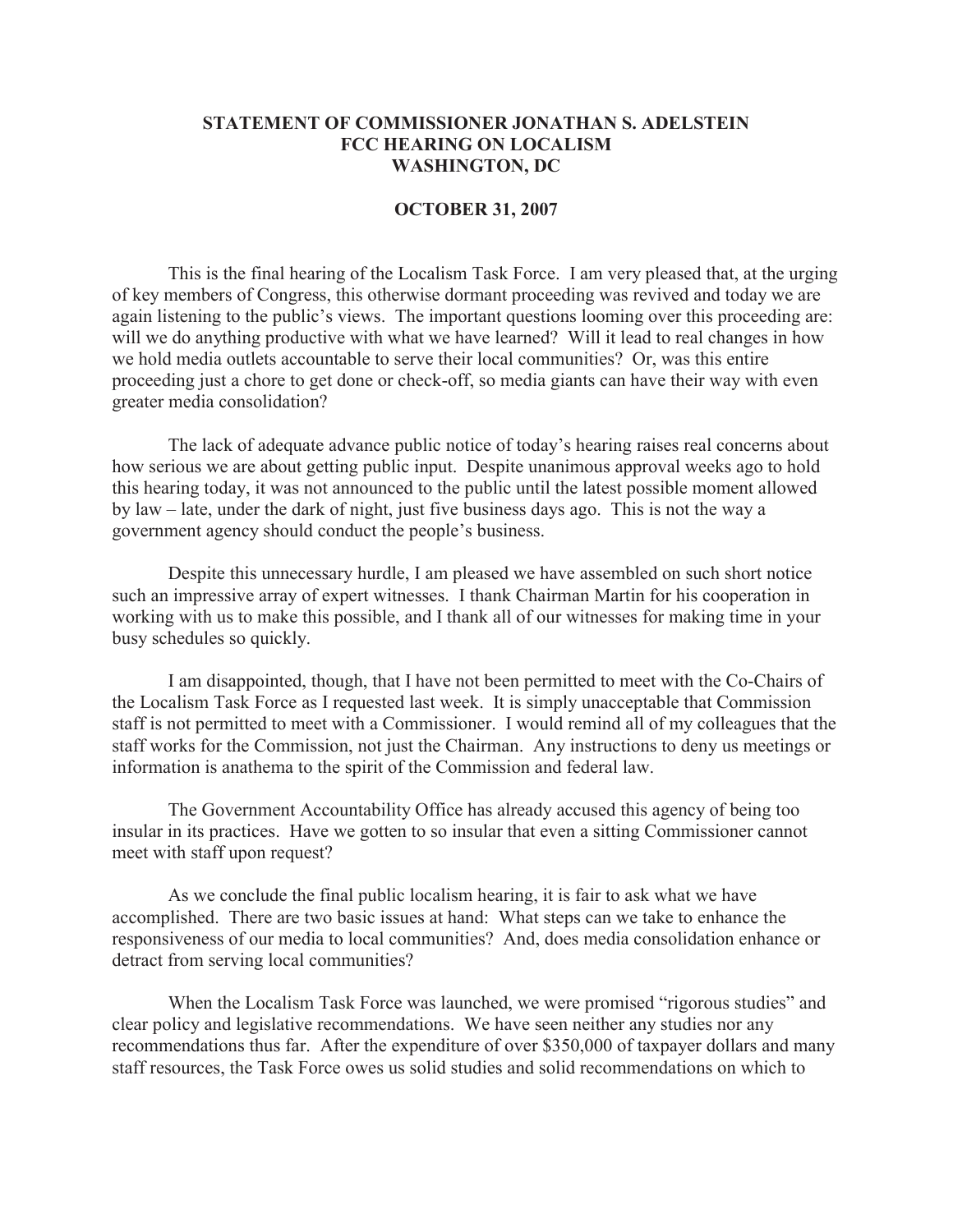base immediate action by the Commission. The only study that has been publicly released was one that was leaked to Senator Barbara Boxer.

Certainly, before we address the media ownership rules, we need to implement concrete steps to enhance localism. A number of members of Congress have appropriately asked that we do so, and we should heed their good advice. This does not mean we should trot out some halfmeasures and say, "we're done!" It means we need to put new rules in place that improve the accountability of analog and digital media outlets to the communities to which they are licensed. We should not simply provide a set of "best practices" for broadcasters. We should not simply revise an out-of-date manual and instruct the public that it is their responsibility "to get the most service from their local station." Nor should we simply get a report sugar-coating the issues from the Localism Task Force – a task force that has been functionally abolished. We all know the issues. We expect real and concrete recommendations to form the basis for a substantive Commission response to the many concerns raised by an array of concerned citizens.

We also need to complete action on improving the number of women and people of color who own broadcast media outlets. I have proposed the immediate creation of an independent panel to deliver us a quick action agenda upon which we can act before proceeding to the media ownership rules. The Reverend Jesse Jackson is here today and has offered to serve on such a panel.

We just came from a meeting he hosted at Rainbow Push in Chicago, a city in which people of color compose two-thirds of the population, yet they own just five percent of the broadcast stations. Today's media landscape does not reflect the diversity of America. We must carefully weigh whether media ownership that does not reflect the communities to whom they are licensed are truly delivering the local service that reflects the diversity of issues facing that community – including those of concern to women and people of color. As far as I know, none of our studies address that fundamental localism question. We cannot proceed in good conscience until it is answered.

It is also clear from our hearings that local issues that the electorate needs to know about are not being covered in a way that prepares voters to make educated decisions. The problem we hear is that "breaking news" is being replaced with "breaking gossip." In community after community, we hear from citizens that serious coverage of local and state government has diminished. There is a virtual blackout of coverage of state and local elections. And while news operations say they have to slash resources, some are offering up to one million dollars for an interview with Paris Hilton. Real investigative journalism and thoughtful reporting have given way to an "if it bleeds, it leads" mentality.

There are many localism options on the table. They include clarifying our public interest obligations, strengthening our license renewal process, requiring ascertainment, enhancing public disclosure of broadcasters's issues and program listings, placing localism requirements on multi-cast stations, and improving access to low-power and non-commercial station licenses. We need to approve real, meaningful rules – not just another notice of inquiry or proposed rules – before we move forward with media ownership.